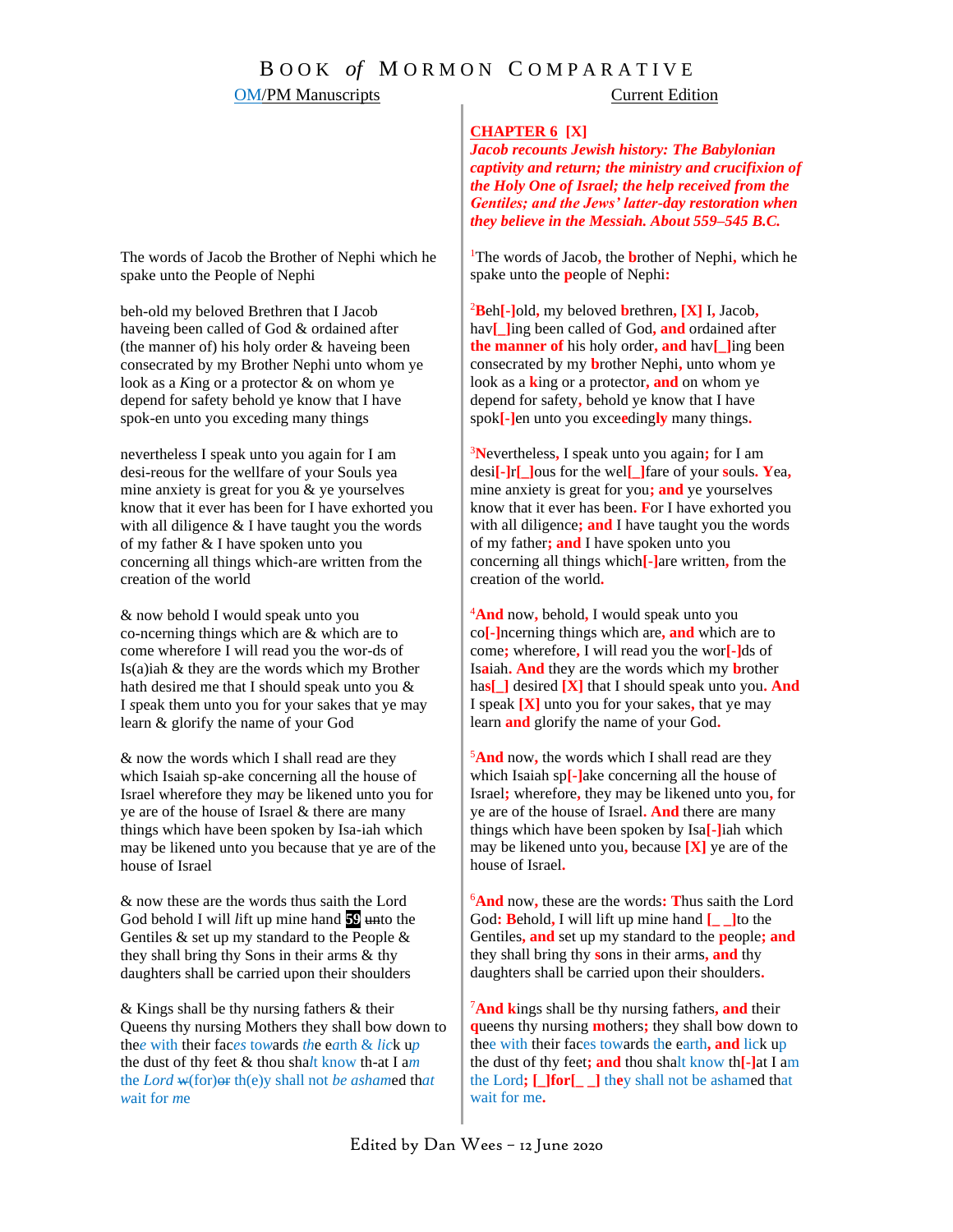# B O O K *of* M O R M O N C O M P A R A T I V E

### OM/PM Manuscripts Current Edition

& *n*o*w* I Ja*co*b would spea*k* some what con*c*erning t*h*e*s*e *w*o(r)ds for behold the Lo*r*d h*a*()th shewn me that they wh*ic*h are (were) at *J*erusalem from whence w*e* came *h*ave been slain *&* carr*i*ed away captive

neverth*e*less the Lord hath shewn unt*o* me that they s*hou*l*d* return *ag*ain *& h*e al*s*o hat*h* shewn unto me that the Lord God the *h*oly one of Israel sho*u*ld manifest hi-mself unto them in the flesh & af*t*er that he *sh*ou*ld* m*a*nifest h*i*mself they should sc-o*rg*e him & c*r*ucify him accor*din*g to the wor*ds* of the A*n*gel which spake it unto *m*e

& after t*h*at t*h*ey have hearde*n*()ed their hearts & *st*iffened their nec*ks* against the holy one of *Isra*el be*ho*l*d* the judgments of the holy one of Isr*ael* shall *co*me upon t*h*em *&* t*he day c*ometh tha*t t*hey s*h*all b*e* smitten & afflicted

wherefore a*ft*er they are *d*ri*ven to &* f*ro* f*or* thus saith the Angel many shall be afflicted in the *f*le*s*h & s*h*all not b*e* suffe*r*()ed to perish because of the prayers of the fai*thfu*l *w*heref*o*re they shall b*e* sca-ttered & smitten & hated nevertheless the Lord will be merc*i*ful unto t*h*em th*a*t when they shall come to the knowledge of their redeemer *th*ey *sh*all be gathered together aga*in* t*o* the lands of their inheritance

& blessed are the Gen*t*i*l*es *th*ey of whom t*h*e *p*rop*h*et hath written for behold if it so be that they shall repent & fight not against Zion & do not unite themselves to that great & abominab-le church they shall be saved for the Lord God will fulfil his covenants which he hath made unto his children & for this cause the Prophet hath written these things

wherefore they that fight against Zion & the covenant People of the Lord shall lick up the dust of their feet & the People of the Lord shall not be ashamed for the People of the Lord are they which wait for him for they still wait for the comeing of the Messiah

& behold according to the words of the Prophet the Messiah will set hims-elf again (the second time)to recover them whi(wherefore)eh he will manifest himself unto them in power & great glory unto the destruction of their enemies when that day cometh when they shall believe in him & none will he destroy that believeth in him

<sup>8</sup>**And** now I**,** Jacob**,** would speak some**[\_]**what concerning these wo**r**ds**. F**or behold**,** the Lord ha()**s[\_]** sh**o**wn me that th**ose who [X] were** at Jerusalem**,** from whence we came**,** have been slain **and** carried away captive**.**

<sup>9</sup>**N**evertheless**,** the Lord ha**s[\_]** sh**o**wn unto me that they should return again**. And** he also ha**s[\_]** sh**o**wn unto me that the Lord God**,** the **H**oly **O**ne of Israel**,**  should manifest hi**[-]**mself unto them in the flesh**; and** after **[X]** he should manifest himself they should sc**[-]**o**u**rge him **and** crucify him**,** according to the words of the **a**ngel **who** spake it unto me**.**

<sup>10</sup>**And** after **[X]** they have h**[\_]**arden()ed their hearts **and** stiffened their necks against the **H**oly **O**ne of Israel**,** behold**,** the judgments of the **H**oly **O**ne of Israel shall come upon them**. And** the day cometh that they shall be smitten **and** afflicted**.**

<sup>11</sup>**W**herefore**,** after they are driven to **and** fro**,** for thus saith the **a**ngel**,** many shall be afflicted in the flesh**, and** shall not be suffer()ed to perish**,** because of the prayers of the faithful**; [X]** they shall be sca**[-]**ttered**, and** smitten**, and** hated**;** nevertheless**,** the Lord will be merciful unto them**,** that when they shall come to the knowledge of their **R**edeemer**,** they shall be gathered together again to the lands of their inheritance**.**

<sup>12</sup>**And** blessed are the Gentiles**,** they of whom the prophet ha**s[\_]** written**;** for behold**,** if it so be that they shall repent **and** fight not against Zion**, and** do not unite themselves to that great **and** abominab**[-]**le church**,** they shall be saved**;** for the Lord God will fulfil his covenants which he ha**s[\_]** made unto his children**; and** for this cause the **p**rophet ha**s[\_]** written these things**.**

<sup>13</sup>**W**herefore**,** they that fight against Zion **and** the covenant **p**eople of the Lord shall lick up the dust of their feet**; and** the **p**eople of the Lord shall not be ashamed**. F**or the **p**eople of the Lord are they **who** wait for him**;** for they still wait for the com**[\_]**ing of the Messiah**.**

<sup>14</sup>**And** behold**,** according to the words of the **p**rophet**,** the Messiah will set hims**[-]**elf again **the second time**[ $\Box$ ]to recover them;  $\Box$  $\Box$ **wherefore**[ $\Box$ ], he will manifest himself unto them in power **and** great glory**,** unto the destruction of their enemies**,** when that day cometh when they shall believe in him**; and**  none will he destroy that believe**[\_ \_]** in him**.**